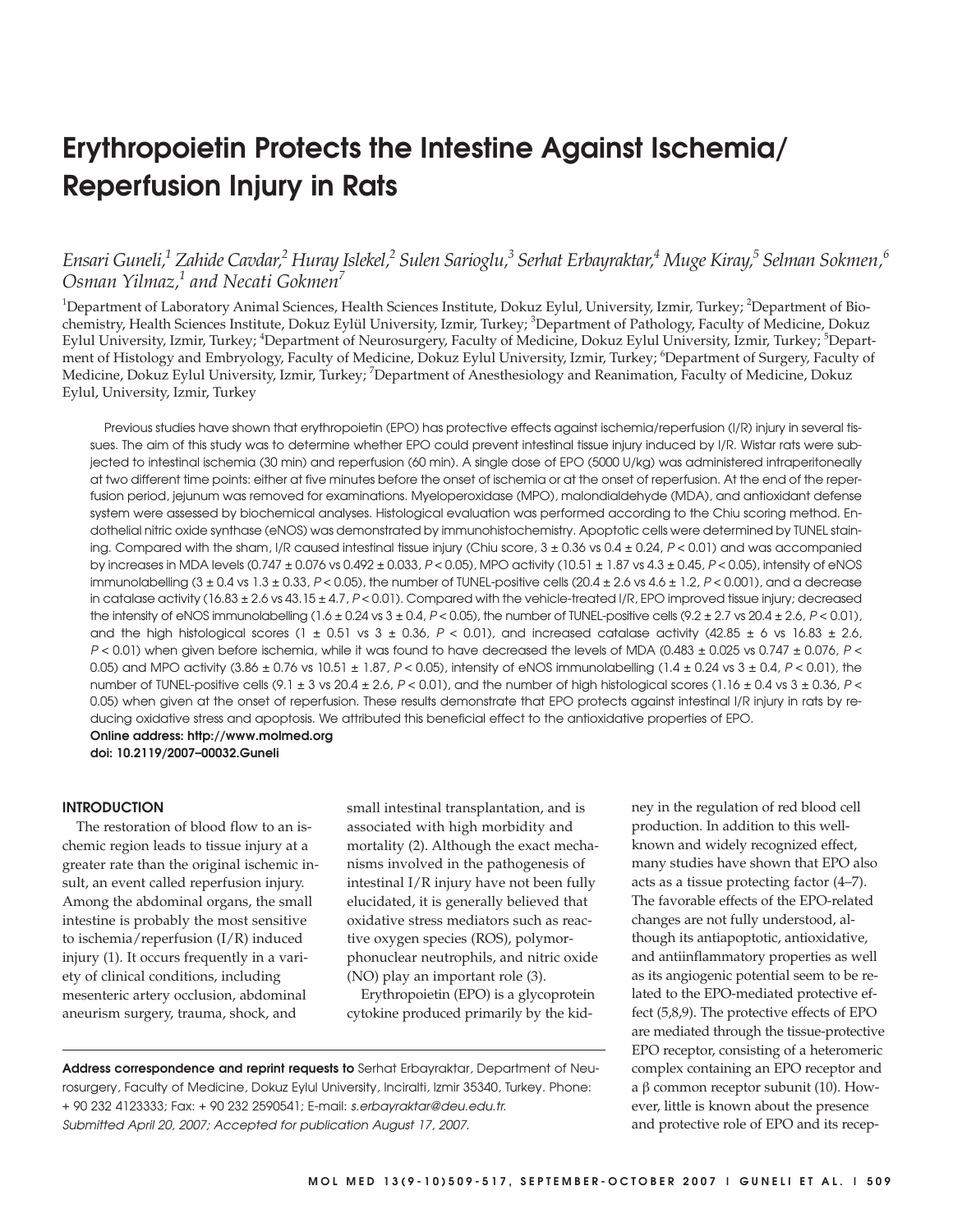tor in the intestine. Juul SE et al (1999) have demonstrated that EPO receptors are expressed on the intestinal tissue in rodents and humans (11). EPO was found to have a beneficial effect on intestinal damage such as colitis (12), necrotizing enterocolitis, (13) and anastomosis (14) in animal models. Previous studies have shown that EPO exhibits protective effects on tissue injury associated with I/R in many tissues such as cardiac (15), kidney (16), liver (17), lung (18), brain (19), and retina (20). However, it is not known whether EPO has a protective effect in the intestinal injury associated with I/R. Under the light of these data, the aim of the present study therefore was to determine whether recombinant human erythropoietin (rHuEPO) has a protective effect on intestinal I/R injury in rats.

#### **MATERIALS AND METHODS**

#### **Animals**

Male albino Wistar rats (200–250 g) were used in the present study. All the animals were kept under optimum conditions (21  $\pm$  1° C, 40 to 70 percent humidity, 12/12 darkness-lightness cycle) at Dokuz Eylül University's Laboratory Animal Unit and were fed ad libitum with standard pellet diet and water. The experimental protocol was approved by Dokuz Eylül University's Ethic Committee for Animal Research.

#### **Experimental Groups**

The rats were randomly divided into four groups as described: (a) Sham group: All the surgical steps were performed, except that intestinal I/R was not induced. Animals were kept under anesthesia for the duration of the intestinal I/R method. The sham group served as control of I/R group; (b) I/R group: Intestinal I/R was performed and served as control of rHuEPO-administered groups; (c) EPO +  $I/R$  group: Intestinal  $I/R$  was performed and rHuEPO was administered five minutes before the onset of ischemia; (d)  $I + EPO + R$  group: Intestinal I/R was performed and rHuEPO was administered at the onset of reperfusion.

A single dose of rHuEPO (5000 U/kg) was injected via i.p. route. rHuEPO (NeoRecormon, Roche, Germany) were purchased commercially.

#### **Technique of Intestinal I/R**

Feeding of the animals was stopped 12 h prior to the start of the intestinal I/R procedure and they received only water. The rats were anesthetized with urethane (1500 mg/kg, i.p.) and their temperature was regulated by means of a lamp light bulb during the test. Intestinal I/R was induced as follows: The rats were placed in the supine position and secured in the dissection tray. The abdominal region was shaved and cleaned with antiseptic solutions. The intestinal region was reached by means of midline laparotomy. Superior mesenteric artery (SMA) was subjected with care and occluded with an atraumatic microvascular clamp, thus intestinal ischemia was created in 30 min. Ischemia was recognized by the existence of pulseless or pale color of the intestine. The abdominal region was then closed. Following ischemia, the clamp was removed and 60 min reperfusion was induced. The return of the pulses and the reestablishment of the pink color were assumed to be the reperfusion of the intestine. At the end of reperfusion, the jejunal segment was taken out, and the animals were killed by exsanguination.

# **Tissue Preparation for Biochemical Analysis**

All tissues were washed two times with cold saline solution and homogenized using a glass Teflon homogenizer (B. Brawn, Germany) in buffer at a ratio of 1/10 (50 mM potassium phosphate buffer pH: 7.8, containing 0.5 mmol/L PMSF, 10 μg/mL aprotinin) after cutting the tissue into small pieces with scissors and centrifuged at 2500*g*. Malondialdehyde (MDA) analyses were measured at this homogenate stage. The homogenate was then centrifuged at 45 000*g* for 30 min. The supernatant was used for colorimetric determination of superoxide dismutase (SOD), catalase (CAT), and glutathione peroxidase (GSH-Px) enzyme activities. For glutathione (GSH) and myeloperoxidase (MPO) assay, tissue preparation details were mentioned in the analysis section. All preparation procedures were performed at +4° C. All homogenates were stored at –80° C prior to testing.

#### **MDA Assay**

The MDA assay was based on the condensation of one molecule of malondialdehyde with two molecules of thiobarbituric acid (TBA) in the presence of reduced agents. The TBA + MDA complex was analyzed by HPLC system as described by Tatum et al. (21). Briefly, the HPLC system (Shimadzu VP Class, Shimadzu Corporation, Japan) consisted of a LC-10 ADVP pump system (Shimadzu VP) equipped with an automatic injector (SIL-10 ADVP), RF-10XL fluorescence detector and a personal computer using Class VP 6.1 Software. Aliquots of TBA + MDA samples were injected on a C18 column (Nucleosil 100-5, 150-4.6 mm; Macherey–Nagel Incorporation, Bethlehem, PA, USA) maintained at 30° C, followed by fluorimetric detection at 550 nm after excitation at 340 nm. Serial concentrations (0.75 μM – 50 μM) of 1, 1, 3, 3-tetraethoxypropane (TEP) were used as standard. Measurements were expressed in terms of MDA normalized to the tissue protein content.

Thiobarbituric acid (TBA), 1,1,3,3- Tetraethoxypropane (TEP), butylated hydroxytoluen (BHT), potassium monobasic phosphate ( $KH_{2}PO_{4}$ ), potassium dibasic phosphate  $(K, HPO<sub>4</sub>)$ , sodium hydroxide (NaOH), sodium dodecylsulphate (SDS), ethanol, pyridine, n-butanol, and HPLC grade methanol were obtained from Sigma Chemicals, Germany.

#### **Determination of MPO Activity**

MPO activity was measured in tissues with commercially available ELISA kit (Bioxytech MPO-EIA, Oxis Research, Portland, OR, USA). Briefly, tissue samples were homogenized in 50 mM potassium phosphate buffer, pH: 7.8, containing 0.5 mmol/L PMSF, 10 μg/mL aprotinin, five percent 0.5 percent hexadecyltrimethylammonium bromide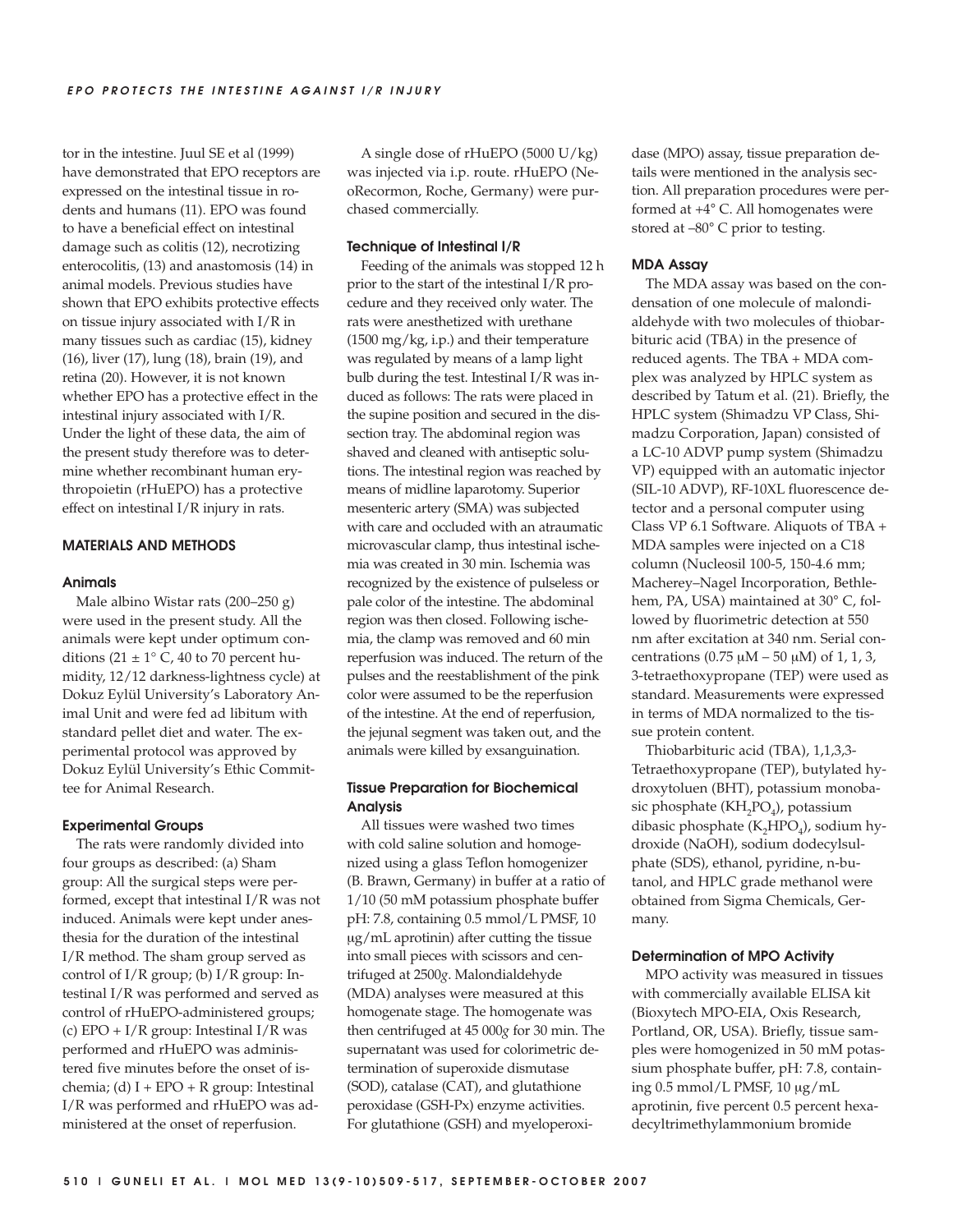(HETAB), and centrifuged at 40,000*g* for 15 min at +4° C. Then, the supernatant was assayed according to the manufacturer's instructions. The absorbance was read at 405 nm using Multi-Detection MicroPlate Reader (Synergy HT, BioTek Instruments, Inc., Winooski, VT, USA). Quantifications were achieved by the construction of standard curve using known concentrations of MPO. Results were expressed as ng/mg protein.

#### **Determination of SOD Activity**

For determination of SOD activity, the colorimetric assay (Bioxytech SOD-525, Oxis Research) was used. This method is based on the SOD-mediated increase in the rate of autooxidation of tetrahydrobenzofluorene in an aqueous alkaline solution to yield a chromophore with maximum absorbance at 525 nm. This absorbance was measured by spectrophotometer (Varian, Carry 50 UV-Visible, Australia). Results were expressed as U/mg protein.

#### **Determination of CAT Activity**

CAT activity was determined by means of commercially available colorimetric assay (Bioxytech, Catalase 520, Oxis Research) and performed according to the manufacturer's instructions. One unit of enzyme activity was defined as the amount of catalase that is available causing a change in absorbance at 520 nm for ten minutes. CAT activity was expressed as U/mg protein.

# **Measurement of Glutathione Peroxidase (GSH-Px) Activity**

GSH-Px activity was measured by automated spectrophotometric method (Hitachi Modular Analytics, Roche Diagnostics Inc., Tokyo, Japan). The enzymatic reaction was initiated by the addition of cumene hydroperoxide (CuOOH) to the reaction mixture containing GSH, NADPH, EDTA, NaNO<sub>2</sub>, and glutathione reductase. The change in the absorbance at 340 nm was monitored.

# **Measurement of GSH Levels**

Colorimetric assay for assessment of reduced glutathione concentration

(Bioxytech, GSH-400, Oxis Research) was used. Firstly, the tissue was homogenized in precipitation reagent (Bioxytech GSH-420, Oxis Research) and homogenate was centrifuged at  $3000g$  for ten minutes at  $+4^{\circ}$  C and upper aqueous layer was used for assay. Then, the level of reduced glutathione was measured at 412 nm by spectrophotometer (Varian, Carry 50 UV-Visible, Australia). Results were expressed as μmole/mg protein.

#### **Protein Determination**

The protein content in each tissue sample was determined using the bicinchoninic acid protein assay (BCA) (Sigma Chemicals, Germany). Bovine serum albumin was used as a standard (22).

#### **Histological Analysis**

Serial sections were taken from ten percent formalin fixed paraffin embedded tissue blocks of intestinal tissues and stained with Hematoxilen & Eosin (H&E). Tissue injury in the intestinal mucosa was evaluated using light microscopy according to the criteria described by Chiu et al (1970) and graded from 0 to 5 (23). The grades are: *Grade 0*: Normal mucosa; *Grade 1*: Formation of subepithelial detachments at the tip of the villi with capillary congestion; *Grade 2*: Subepithelial detachments exerted a moderate amount of upward push on the mucosa epithelium; *Grade 3*: Large subepithelial detachments exerted a massive amount of upward push on the mucosa epithelium along the villi and few denuded villus tips were observed; *Grade 4*: The villi were denuded to the level of lamina propria and dilated capillaries; *Grade 5*: Presence of ulceration, disintegration of lamina propria, and hemorrhage.

# **Detection of Apoptosis by TUNEL Method**

Four-micrometer-thick sections were collected on poly-L-lysine-coated glass slides. The nuclear DNA fragmentation of the apoptotic cell was labeled in situ by the terminal deoxynucleotidyl treatments with xylene and rehydration with progressively decreasing alcohol concentrations followed by phosphatebuffered saline (PBS), each section was treated with 20 μg/mL proteinase K (Sigma) in 0.1 mol/L Tris/HCL buffer (pH 7.4) for 15 min. After rinsing with PBS, endogenous peroxidase activity was blocked with three percent hydrogen peroxide  $(H<sub>2</sub>O<sub>2</sub>)$  for five minutes. After rinsing with PBS, they were incubated with 0.5 U/μL terminal deoxynucleotidyl transferase (Boerhinger Mannheim, Germany) and 0.05 nmol/ μL biotinylated deoxyuridine triphosphate in terminal deoxynucleotidyl transferase buffer (Boerhinger Mannheim) for 60 min in a humidified chamber at 37° C. Each slide was then observed with a microscope to check the staining quality before image acquisition. For each animal, five sections were analyzed by counting apoptotic bodies in five randomly chosen fields.

## **Immunohistochemistry**

Immunohistochemical staining was used to locate eNOS expression in jejunal tissue. Sections were incubated at 60º C overnight, and then deparaffinized in xylene for 30 min. After rehydrating through a graded ethanol series, sections were treated with two percent trypsin at 37º C for 15 min. Sections were then incubated in a solution of three percent  $H_2O_2$ for 15 min to inhibit endogenous peroxidase activity. Next, the sections were incubated overnight with anti-eNOS antibody (GeneTex, Inc, San Antonio, TX, USA) and then for another 30 min with the biotinylated mouse secondary antibody. The bound secondary antibody was then amplified with Vector Elite ABC kit (Vectastain, Vector Laboratories, Burlingame, CA, USA). The antibody-biotin-avidin-peroxidase complexes were visualized using 0.02 percent DAB and nuclei were counterstained with Harris hematoxylin. The sections were finally mounted onto lysinecoated slides. The images were analyzed using a computer-assisted image analyzer system consisting of a microscope (Olympus BX-50, Tokyo, Japan) equipped with a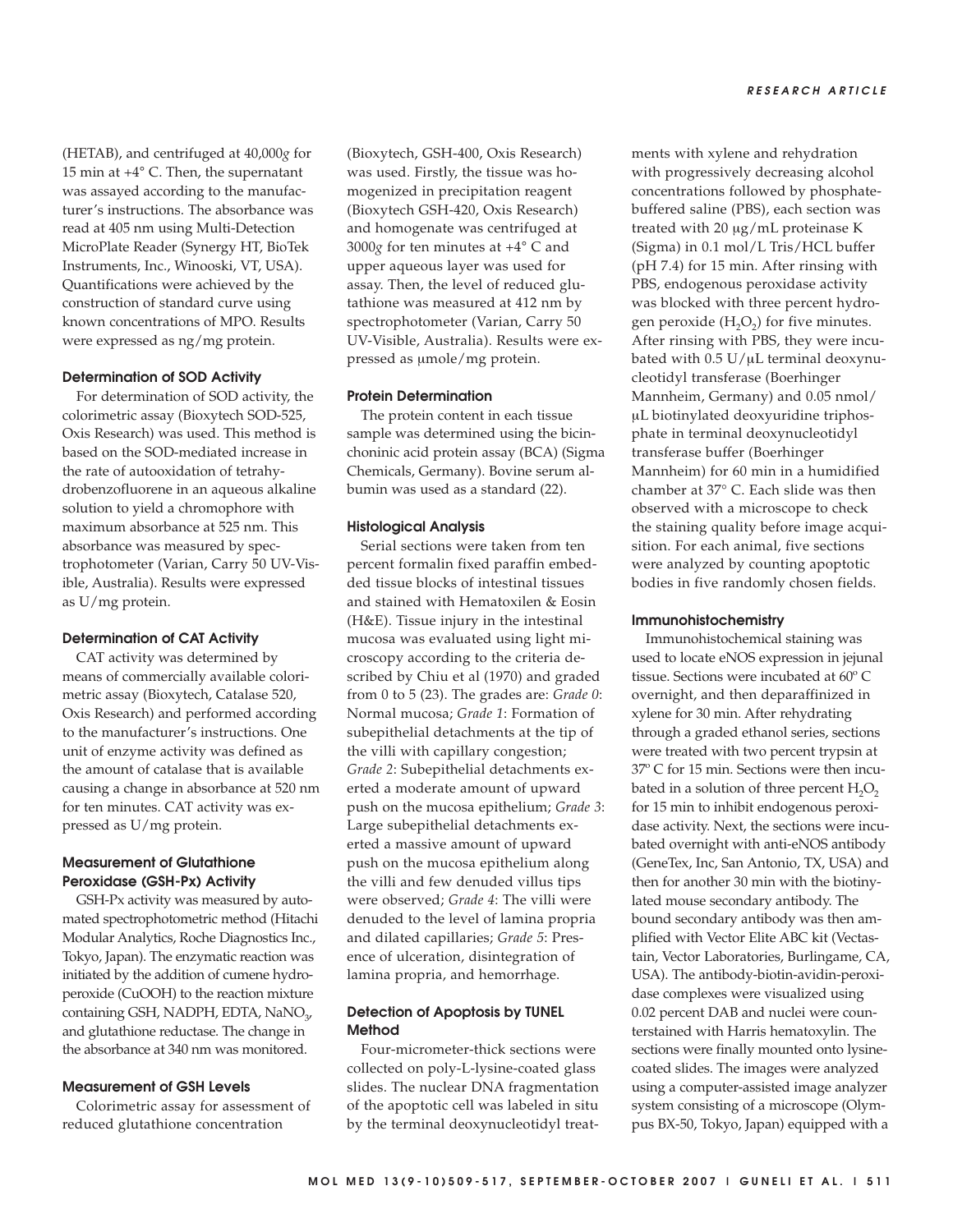

**Figure 1.** Jejunal tissue levels of malondialdehyde (MDA) and myeloperoxidase (MPO) in sham-operated animals, vehicle-treated I/R animals, and I/R animals treated with EPO five minutes before ischemia and at the onset of reperfusion. Data are mean ± S.E.M. (n =  $5-7$  per group).  $*P < 0.05$  vs sham;  $*P < 0.05$  vs vehicle-treated I/R animals (one-way ANOVA followed by Tukey's post-test). Note that there is a significant decrease in the MDA and MPO levels in the I + EPO + R group compared with the I/R group. Sham; intestinal I/R was not induced, I/R; intestinal I/R, EPO + I/R; rHuEPO administered five minutes before ischemia, I + EPO + R; rHuEPO administered onset of reperfusion.

high-resolution video camera (JVC TK-890E, Japan). This analysis was performed in at least ten areas per jejunal section, in two sections from each animal at ×40 magnification. The immunolabelling scores were evaluated blindly. Immunolabelling intensity was graded as mild (1), moderate (2), strong (3), and very strong (4).

#### **Statistical Analysis**

SPSS statistical package was used for data analysis (version 11.0, SPSS Inc., Chicago, IL, USA). The difference among groups was assessed with one-way ANOVA and Tukey HSD test was used to examine the difference between two groups. Statistical significance was accepted for the *P* values lower than 0.05; the arithmetic mean ± S.E.M. was used to define distribution.

#### **RESULTS**

# **Effects of rHuEPO on MDA Levels and MPO Activity in the Intestinal Tissue Subjected to I/R in Rats**

MDA levels examined as an indicator of lipid peroxidation are shown in Figure 1A. Compared with the sham group, MDA levels in the jejunal tissue in the I/R group were found to have increased  $(0.747 \pm 0.076)$  vs 0.492 ± 0.033 mmol/mg protein, *P* < 0.05). As for the rHuEPO-administered groups, a significant decrease in the MDA levels was observed in the I + EPO + R group (0.483  $\pm$ 0.025 vs 0.747 ± 0.076 mmol/mg protein, *P* < 0.05), while there was a decrease in the  $EPO + I/R$  group but the difference was not significant when compared with I/R group ( $P > 0.05$ ).

MPO activity examined as an indicator of neutrophil accumulation is shown in Figure 1B. Compared with the sham

group, MPO activity in the jejunal tissue in the I/R group were found to have increased  $(10.51 \pm 1.87 \text{ vs } 4.3 \pm 0.45 \text{ ng/mg})$ protein, *P* < 0.05). As for the rHuEPO-administered groups, a significant decrease in the MPO activities was observed in the I + EPO + R group  $(3.86 \pm 0.76 \text{ vs }$  $10.51 \pm 1.87$  ng/mg protein, *P* < 0.05) while there was a decrease in the EPO  $+ I/R$  group, but the difference was not significant when compared with the I/R group ( $P > 0.05$ ).

# **Effects of rHuEPO on Antioxidant Activity in the Intestinal Tissue Subjected to I/R in Rats**

The levels of enzymatic activity (SOD, CAT, and GSH-Px) and non-enzymatic levels (GSH) in the jejunal tissue are shown in Table 1. Compared with the sham group, the I/R group exhibited slight changes in the enzymatic activity of SOD and GSH-Px and also in the levels of GSH, but these differences were not significant (*P* > 0.05); however, a significant decrease was determined in the level of CAT activity  $(16.83 \pm 2.6 \text{ vs }$ 43.15 ± 4.7 U/mg protein, *P* < 0.01). As for the rHuEPO-administered groups, only the EPO  $+ I/R$  group was found to have an increased CAT activity  $(42.85 \pm 6)$ vs 16.83 ± 2.6 U/mg protein, *P* < 0.01) when compared with the I/R group.

**Table 1.** Jejunal tissue levels of antioxidant system elements (superoxide dismutase (SOD, catalase (CAT) and gluthatione peroxidase (GSH-Px)] and glutathione (GSH)] in shamoperated animals, vehicle-treated I/R animals, and I/R animals treated with EPO five minutes before ischemia and at the onset of reperfusion.

|                    | Enzymatic antioxidants             |                                              | Non-enzymatic antioxidant              |                                        |
|--------------------|------------------------------------|----------------------------------------------|----------------------------------------|----------------------------------------|
|                    | SOD<br>(U/mg/protein)              | CAT<br>(U/mg/protein)                        | GSH-Px<br>(U/mg/protein)               | <b>GSH</b><br>(µmol/mg/protein)        |
| Sham               | $4.94 \pm 1.24$                    | $43.15 \pm 4.7$                              | $0.036 \pm 0.007$                      | $0.381 \pm 0.079$                      |
| 1/R<br>$EPO + I/R$ | $6.18 \pm 0.43$<br>$5.34 \pm 0.66$ | $16.83 \pm 2.6^{\circ}$<br>$42.85 \pm 6^{b}$ | $0.035 \pm 0.010$<br>$0.034 \pm 0.013$ | $0.275 \pm 0.025$<br>$0.262 \pm 0.022$ |
| $1 + EPO + R$      | $5.15 \pm 0.88$                    | $29.31 \pm 4.6$                              | $0.032 \pm 0.008$                      | $0.280 \pm 0.028$                      |

 ${}^{\circ}P$  < 0.01 vs sham.

 $bP < 0.01$  vs vehicle-treated I/R animals.

Data are mean  $\pm$  S.E.M. (n = 5-7 per group). Note that there is a significant increase in the CAT levels in the EPO + I/R group compared with the I/R group. Sham; intestinal I/R was not induced, I/R; intestinal I/R, EPO + I/R; rHuEPO administered five minutes before ischemia, I + EPO + R; rHuEPO administered onset of reperfusion.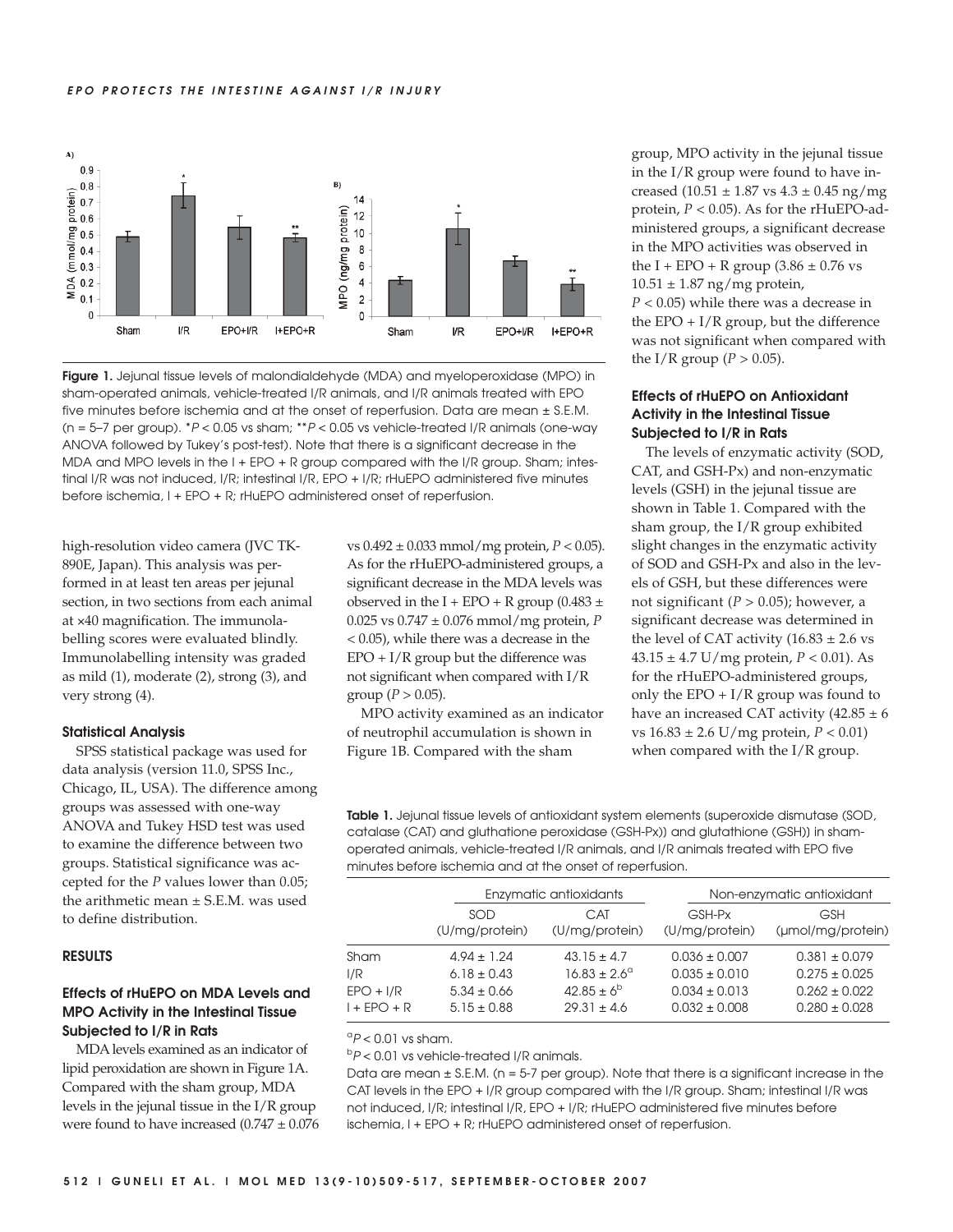

**Figure 2.** Intestinal mucosal injury evaluated by Chiu scoring system in sham-operated animals, vehicle-treated I/R animals, and I/R animals treated with EPO five minutes before ischemia and at the onset of reperfusion. Grading as  $(0 = normal mucosa, 1 =$ slight-, 2 = moderate-, 3 = massive subepithelial detachments,  $4 =$  denudes villi,  $5 =$ ulceration). Data are mean ± S.E.M. (n = 5–7 per group).  $*P < 0.01$  vs sham;  $**P <$ 0.05 vs vehicle-treated I/R animals (oneway ANOVA followed by Tukey's post-test). Note that there is a significant decrease in the intestinal injury score after treatment with EPO compared with the vehicle treated I/R animals. Sham; intestinal I/R was not induced, I/R; intestinal I/R, EPO + I/R; rHuEPO administered five minutes before ischemia, I + EPO + R; rHuEPO administered onset of reperfusion.

# **Effects of rHuEPO on Histological Changes in the Intestinal Tissue Subjected to I/R in Rats**

H&E staining was carried out to determine the histological changes in the jejunal tissue. Histological evaluation was performed according to the Chiu scoring method. Data related to scoring obtained by means of H&E staining as well as the microphotographs are shown in Figure 2 and Figure 3. As expected, no mucosal injury was observed in the sham group. According to the Chiu scoring system, the injury in the I/R group was found to have increased compared with the sham group (3 ± 0.36 vs 0.4 ± 0.24, *P* < 0.01). It was determined that rHuEPO administered both before ischemia and at the onset of reperfusion significantly prevented the mucosal injury caused by I/R (EPO + I/R 1 ± 0.51, *P* < 0.01 and I + EPO + R 1.16 ± 0.4 vs I/R 3 ± 0.36, *P* < 0.05, respectively).



**Figure 3.** Photomicrographs of the jejunal tissue stained by the hematoxylin and eosin in sham-operated animals, vehicle-treated I/R animals, and I/R animals treated with EPO five minutes before ischemia and at the onset of reperfusion. (A) Sham: Histological features of normal jejunal tissue were observed, (B) I/R: The villi are denuded to the level of the lamina propria and dilated capillaries, (C) EPO + I/R: The villi are preserved (D) I + EPO + R: Erosion of the surface epithelium while the architecture of the villi are preserved. Sham; intestinal I/R was not induced, I/R; intestinal I/R, EPO + I/R; rHuEPO administered five minutes before ischemia, I + EPO + R; rHuEPO administered onset of reperfusion (40×).

# **Effects of rHuEPO on the Apoptotic Changes in the Intestinal Tissue Subjected to I/R in Rats**

Localization of apoptotic cells in the jejunal tissue was made using the TUNEL staining method. The number of apoptotic cells (TUNEL-positive cells) is shown in Figure 4. Microphotographs of apoptotic cells stained by the TUNEL method are shown in Figure 5. Fewer TUNEL-positive cells were observed in the sham group  $(4.6 \pm 1.2)$ . Compared with the sham, the numbers of TUNEL-positive cell were found to have increased in the I/R group (20.4  $\pm$ 2.6 vs 4.6 ± 1.2, *P* < 0.001). However, a decrease in the numbers of TUNELpositive cell was observed in rHuEPO administered in groups both before ischemia and at the onset of reperfusion groups (EPO +  $I/R$  9.2  $\pm$ 2.7 and I + EPO + R  $9.1 \pm 3$  vs I/R 20.4  $\pm$  2.6,  $P < 0.01$ ).

# **Effects of rHuEPO on the eNOS Expression in the Intestinal Tissue Subjected to I/R in Rats**

We used immunohistochemical staining to localize eNOS expression. Immunohistochemical staining was scored in a semiquantitative manner to determine the differences between the groups in the distribution patterns of intensity of eNOS immunolabelling of the intestinal tissue (Figure 6). The intensity of the staining was recorded as mild (1), moderate (2), strong (3), and very strong (4). Microphotographs of eNOS immunoreactivity in the jejunal tissue are shown in Figure 7. According to the scoring system, the intensity of eNOS immunolabelling in the I/R group was also found to have increased compared with the sham group (3 ± 0.4 vs 1.3 ± 0.33, *P* < 0.05). However, it was determined that rHuEPO administered both before ischemia and at the onset of reperfusion sig-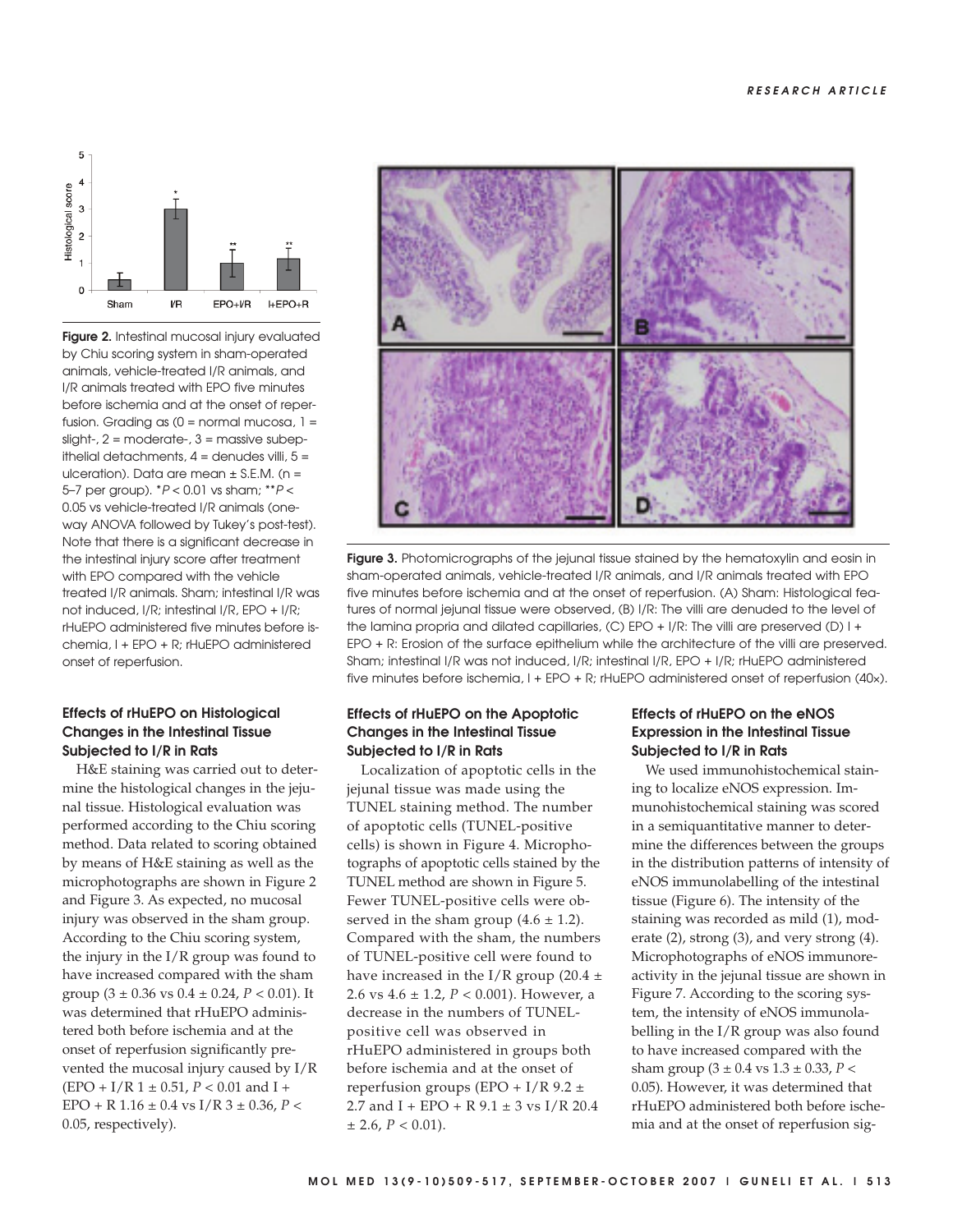#### **EPO PROTECTS THE INTESTINE AGAINST I/R INJURY**



**Figure 4.** The number of apoptotic cells in the jejunal tissue determined by TUNEL staining in sham-operated animals, vehicle-treated I/R animals, and I/R animals treated with EPO five minutes before ischemia and at the onset of reperfusion. Results are expressed as mean TUNEL positive nuclei/observed field  $\pm$  S.E.M. (n = 5-7 per group). \*P < 0.001 vs sham; \*\*P < 0.01 vs vehicle-treated I/R animals (one-way ANOVA followed by Tukey's post-test). Note that there is a significant decrease in the TUNEL-positive cells in EPO treated I/R animals compared with the vehicle treated I/R animals. Sham; intestinal I/R was not induced, I/R; intestinal I/R, EPO + I/R; rHuEPO administered five minutes before ischemia, I + EPO + R; rHuEPO administered onset of reperfusion.

nificantly decreased (EPO + I/R  $1.6 \pm$ 0.24,  $P < 0.05$  and I + EPO + R 1.4  $\pm$  0.24 vs  $I/R$  3  $\pm$  0.4,  $P$  < 0.01, respectively).

## **DISCUSSION**

Given the fact that histological assessment made using a microscopic scoring system has been accepted as a good standard in the evaluation of I/R injury in the intestinal tissue (23,24), the present study has established that a high single dose of rHuEPO administered both before ischemia and at the onset of reperfusion protected the intestinal tissue against I/R injury in rats. Data from the present study demonstrate that antiapoptotic, antioxidative, and antiinflammatory properties seem to be related to the EPO-mediated protective effect against intestinal I/R injury. The present study, to the best of our information, is the first study demonstrating the effects of rHuEPO in preventing the I/Rinduced intestinal injury.



**Figure 5.** Photomicrographs of apoptotic cells in the jejunal tissue stained by the TUNEL method in sham-operated animals, vehicle-treated I/R animals, and I/R animals treated with EPO five minutes before ischemia and at the onset of reperfusion. The dark brown dots correspond to representative TUNEL-positive nuclei. (A) Sham: Intestinal I/R was not induced, (B) I/R: Intestinal I/R, (C) EPO + I/R: rHuEPO administered five minutes before ischemia, (D) I + EPO + R: rHuEPO administered onset of reperfusion (200×).

Oxidative stress plays an important role in the intestinal I/R injury. In the intestinal tissue subjected to I/R, activated neutrophils induce tissue injury through the production and release of ROS and cytotoxic proteins (for example, proteases, MPO, lactoferrin) into the extracellular fluid, constituting the inflammatory cascades that trigger the radicalinduced I/R injury (3,25,26). MPO activity is commonly used to measure the extent of inflammation in intestinal tissues subjected to I/R injury (3). In the present study, intestinal I/R caused an elevation in tissue MPO activity, indicating the presence of enhanced leukocyte recruitment in the inflamed tissue, while the increased intestinal MDA level, an indicator of lipid peroxidation, verified the oxidative damage in the intestinal tissue.

Some researchers reported the antiinflammatory properties of EPO against I/R induced tissue injury (9,19,27). The present study determined that the MPO activity decreased with the application of rHuEPO, but a significant decrease was

observed in the group in which rHuEPO was administered at the onset of reperfusion. The inhibition of neutrophil recruitment into the tissue is reflected by the partial capacity of rHuEPO to reverse the neutropoenia observed during reperfusion.

ROS are potent oxidizing agents, the damage of cellular membranes by lipid peroxidation being a major consequence. Previous studies established that EPO inhibits lipid peroxidation in the oxidative damage induced by in vitro (28,29) and in vivo (17,30,31) models. These studies also established that EPO inhibited lipid peroxidation induced by strong hydroxyl radicals (·OH) formed by iron-mediated Fenton reaction. In the present study, it was found that rHuEPO administered at the onset of both ischemia and reperfusion caused a decrease in MDA levels, but a really significant decrease was observed in the group in which rHuEPO was administered at the onset of reperfusion. The present study as well as a number of other previously conducted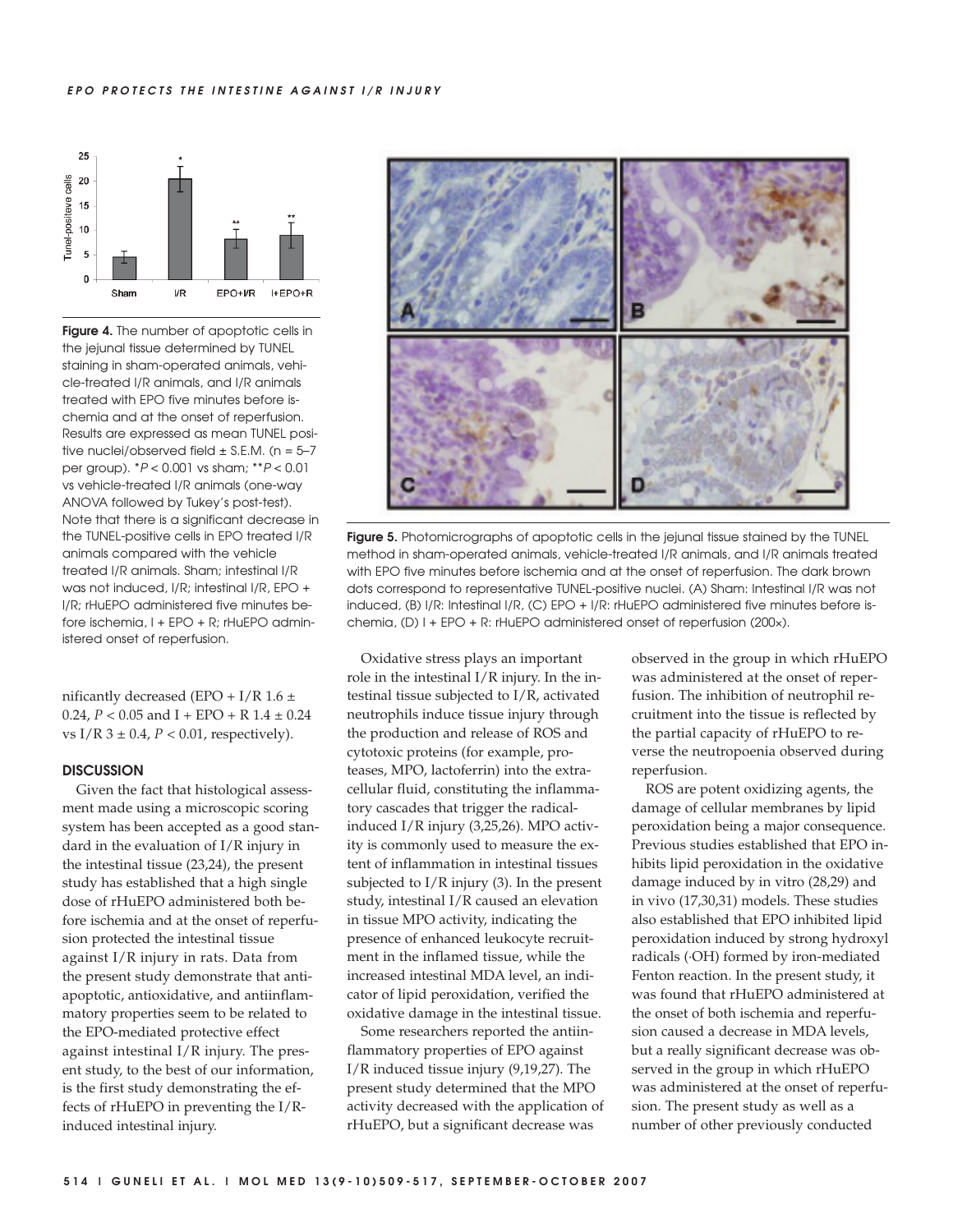

**Figure 6.** The intensity of eNOS immunolabelling evaluated by scoring system in sham-operated animals, vehicle-treated I/R animals, and I/R animals treated with EPO five minutes before ischemia and at the onset of reperfusion. Grades of score: mild (1), moderate (2), strong (3), and very strong (4). Data are mean  $\pm$  S.E.M. (n = 3-5 per group). \*P < 0.05 vs sham; \*\*P < 0.05 vs vehicle-treated I/R animals; \*\*\*P < 0.01 vs vehicle-treated I/R animals (one-way ANOVA followed by Tukey's post-test). Note that there is a significant decrease in EPO groups compared with the I/R group. Sham; intestinal I/R was not induced, I/R; intestinal I/R, EPO + I/R; rHuEPO administered five minutes before ischemia, I + EPO + R; rHuEPO administered onset of reperfusion.

researches demonstrated that EPO had a direct antioxidant function by scavenging ROS from the environment. EPO is a glycoprotein hormone containing approximately 30 percent carbohydrate, 11 percent sialic acid, 11 percent total hexose, and 8 percent *N*-acetylglucosamine. Cross et al (1984) has shown that small glycopolypeptides are powerful ·OH scavengers (32). Such scavenging action, as they have pointed out, is to be expected from the high sugar content of the glycopolypeptides. Thus, protection by EPO may be mediated through the scavenging action of its sugar moiety. Mechanistic studies suggest that Bcl-2 might be mediated in the antioxidant activity of EPO (33).

There are many studies revealing the association of EPO with the antioxidant system. These studies showed that EPO increased the activity of antioxidant enzymes, such as SOD, CAT, and GSH-Px (28,29,34–37). In the present study, it also was found that rHuEPO administered



Figure 7. Immunolabelling of endothelial nitric oxide synthase (eNOS) in the jejunal tissue in sham-operated animals, vehicle-treated I/R animals, and I/R animals treated with EPO five minutes before ischemia and at the onset of reperfusion. Note that mild immunolabelling of eNOS is detected in jejunal specimens from sham animals, strong immunoreactivity is detected in I/R animals and moderate immunoreactivity is detected in rHuEPO administered groups. (A) Sham: Intestinal I/R was not induced, (B) I/R: Intestinal I/R, (C) EPO + I/R: rHuEPO administered five minutes before ischemia, (D) I + EPO + R: rHuEPO administered onset of reperfusion (40×).

prior to ischemia significantly elevated the level of CAT activity when compared with the I/R group. In conformity with the results obtained from previous studies on the antioxidant system, we found that EPO might be capable of increasing the activity of CAT or restoring this enzyme, which decreases due to I/R in the intestinal tissue. Findings obtained from the present study and a handful of previously conducted studies have verified that EPO might be capable of acting as a direct antioxidant as well by activating antioxidant defense mechanisms.

Apoptosis, known as programmed cell death, is a form of cell death that serves to eliminate dying cells in proliferating or differentiating cell populations (38). However, activation of apoptosis in pathologic states results in rapid and extensive cell death with consequent tissue dysfunction. Previous studies reported that apoptosis is a major mode of cell death in the intestinal damage induced

by I/R (39,40). In the present study, the number of TUNEL-positive cells as an indicator of apoptosis increased significantly after 30 min ischemia followed by 60 min reperfusion in the jejunal tissue. In previous studies dealing with I/R injury, EPO enhanced functional and morphologic tissue recovery, mainly through its antiapoptotic action. For example, rHuEPO was found to be effective in reducing the number of TUNEL-positive cells in I/R-induced injury in the heart (41). Sharples et al (2004) determined that rHuEPO reduced the number of TUNEL-positive cells prior to both ischemia and reperfusion in renal I/R injury (16). In the present study, an increased number of TUNEL-positive cells in the jejunal tissue subjected to I/R was also reduced by rHuEPO. Despite wellcharacterized reductions in apoptosis after EPO treatment, the mechanisms mediating the effects of EPO are not yet fully understood. It was reported that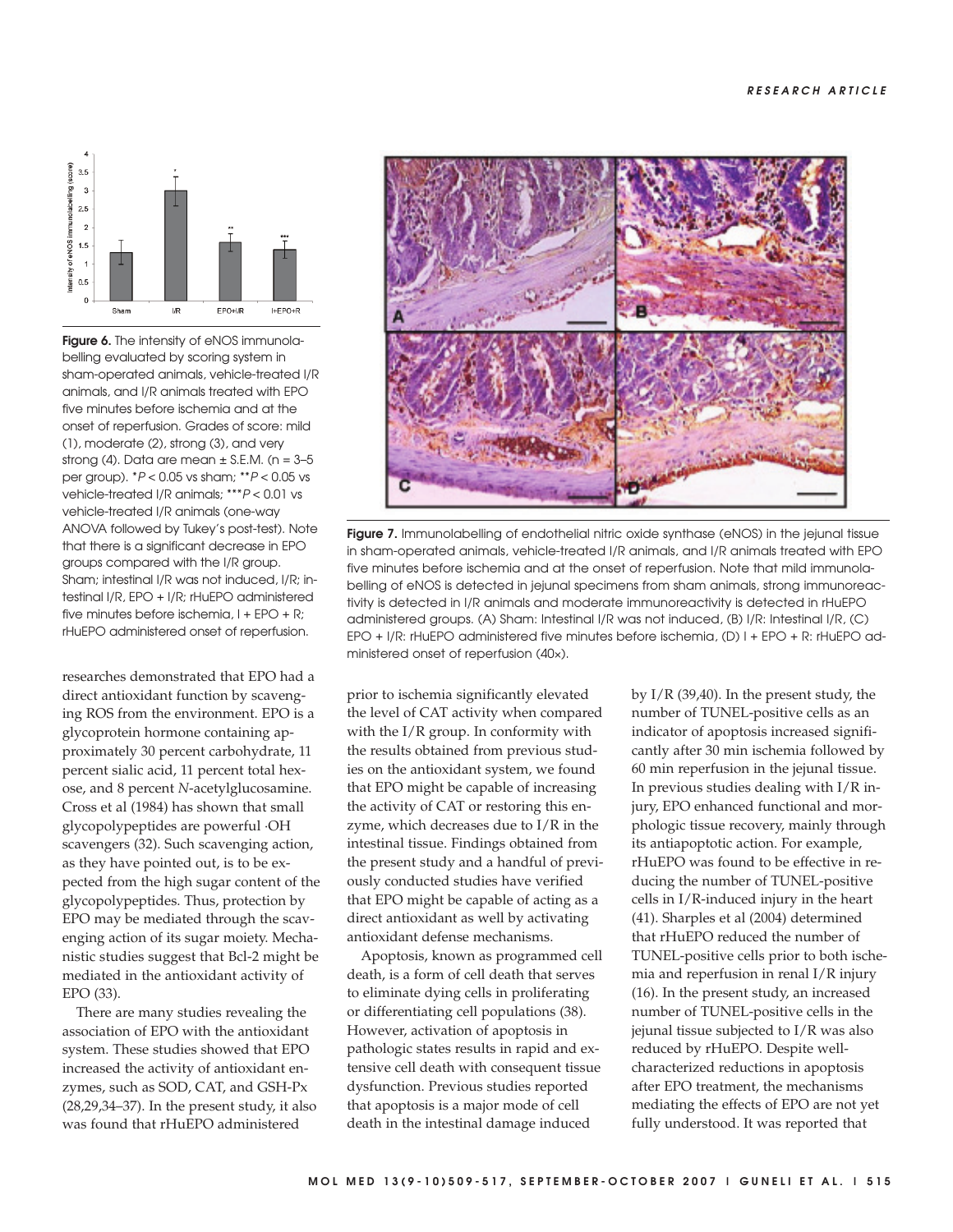Jak2-STAT-Bcl-2 pathway are involved in mediating the antiapoptotic effect of EPO (42).

Oxidative stress is known to induce apoptosis by damaging DNA, oxidizing membrane lipids, and/or directly activating the expression of the genes/proteins responsible for apoptosis (43–45). Kojima et al (2003) have reported that oxidative stress after I/R plays an important role in induction of apoptosis in the intestinal mucosa (46). In the present study, increased oxidative stress in intestinal I/R may be responsible for apoptosis. Therefore, the inhibitory effect of EPO on the I/R-induced ROS production may be the underlying mechanism for its protective effect against apoptosis.

Although NO is an important signaling molecule in physiological processes, its protective or detrimental role in intestinal I/R injury is still controversial. It has been reported that endothelial nitric oxide synthase (eNOS)-derived NO may have a protective role at the onset of I/R of the small intestine (47). However, evidence also suggests that eNOS can become "dysfunctional" during oxidative stress. It has been demonstrated that superoxide anions may react with NO released by eNOS and thereby turn into cytotoxic oxidant peroxynitrite (48). Therefore, an altered function of eNOS may play a role in intestinal I/R. In the present study, the 30 min ischemia followed by 60 min reperfusion increased eNOS expression in the jejunal tissue. These results show that intestinal I/R injury may be related to increased NO production associated with eNOS, producing peroxynitrite. However, our study showed that increased eNOS expression induced by I/R decreased with rHuEPO treatment, thus it might be reducing peroxynitrite, and causing enhanced intestinal I/R injury. These results demonstrate that inhibitory effect of EPO on the eNOS-mediated NO overproduction may be the underlying mechanism for its protective effect against intestinal I/R injury. However, these results contradict a recent study which has demonstrated that EPO increases eNOS expression in cardiomyocyte in both in vitro and in vivo models of I/R (49). On the other hand, previous studies in cultured endothelial cells indicated that EPO had little or no effect on increasing eNOS activity (50,51). Wang and Waziri (1999) reported that 24 h incubation of human coronary artery endothelial cells with EPO-inhibited NO production and eNOS expression (52). Calapai et al (2000) showed that increase of NO production in the hippocampus, as observed after ischemia, was reduced in animals treated with rHuEPO (53). Briefly, as reviewed by Li et al (2002), effects of EPO on eNOS expression are still controversial (54). Nevertheless, elucidation of the role of NO pathway in intestinal protection of EPO will need further investigations.

In conclusion, a single dose of EPO protects the intestinal tissue against I/R injury in rats, demonstrating antioxidant, anti-inflammatory, and antiapoptotic effects. Future experiments will be needed to precisely explore the EPO signaling pathways in the intestine to delineate the benefits of EPO therapy and incorporate its potential use into clinical practice in the future.

#### **ACKNOWLEDGMENTS**

This research was supported by grants from Dokuz Eylul University Research Foundation (Project 2005. KB. SAG.031).

#### **REFERENCES**

- 1. Granger DN, Korthuis RJ. (1995) Physiologic mechanisms of postischemic tissue injury. *Annu*. *Rev*. *Physiol*. 57:311–32.
- 2. Brandt, JL. (2003) Mesenteric vascular disease. Current Diagnosis and Treatment in Gastroenterology. New York: Section 1.9.
- 3. Mallick IH, Yang W, Winslet WC, Seifalian AM. (2004) Ischemia–Reperfusion Injury of the Intestine and Protective Strategies Against Injury. *Dig*. *Dis*. *Sci*. 49:1359–77.
- 4. Erbayraktar S et al. (2006) Carbamylated erythropoietin reduces radiosurgically-induced brain injury. *Mol*. *Med*. 12:74–80.
- 5. Siren AL, Ehrenreich H. (2001) Erythropoietin a novel concept for neuroprotection. *Eur*. *Arch*. *Psychiatry Clin*. *Neurosci*. 25:179–84.
- 6. Celik M et al. (2002) Erythropoietin prevents motor neuron apoptosis and neurologic disability in experimental spinal cord ischemic injury. *Proc*. *Natl*. *Acad*. *Sci*. 99:2258–63.
- 7. Erbayraktar S et al. (2003) Asialoerythropoietin is a nonerythropoietic cytokine with broad neuroprotective activity in vivo. *Proc*. *Natl*. *Acad*. *Sci*. 100:6741-6746.
- 8. Erbayraktar S, Yilmaz O, Gokmen N, Brines M. (2003) Erythropoietin is a multifunctional tissueprotective cytokine. *Curr*. *Hematol*. *Rep*. 2:465-470.
- 9. Contaldo C et al. ( 2007) Human recombinant erythropoietin protects the striated muscle microcirculation of the dorsal skinfold from postischemic injury in mice. *Am*. *J*. *Physiol*. *Heart*. *Circ*. *Physiol*. 293:274-283.
- 10. Brines M et al. (2004) Erythropoietin mediates tissue protection through an erythropoietin and common beta-subunit heteroreceptor. *Proc*. *Natl*. *Acad*. *Sci*. 101:14907–12.
- 11. Juul SE et al. (1999) Why is erythropoietin present in human milk? Studies of erythropoietin receptors on enterocytes of human and rat neonates. *Pediatr*. *Res*. 46: 263–8.
- 12. Cuzzocrea S et al. (2004) Erythropoietin reduces the development of experimental inflammatory bowel disease. *J*. *Pharmacol*. *Exp*. *Ther*. 311:1272–80.
- 13. Ledbetter DJ, Juul SE. (2000) Erythropoietin and the incidence of necrotizing enterocolitis in infants with very low birth weight. *J*. *Pediatr*. *Surg.* 35:178–82.
- 14. Fatouros M et al. (1999) Alterations in body weight, breaking strength, and wound healing in wistar rats treated pre- and postoperatively with erythropoietin or granulocyte macrophagecolony stimulating factor: Evidence of a previously unknown anabolic effect of erythropoietin? *J*. *Lab*. *Clin*. *Med.* 133:253–9.
- 15. Lipsic E et al. (2004) Timing of erythropoietin treatment for cardioprotection in ischemia-reperfusion. *J*. *Cardiovasc*. *Pharmacol*. 44:473–9.
- 16. Sharples EL et al. (2004) Erythropoietin protects the kidney against the injury and dysfunction caused by ischemia-reperfusion. *J*. *Am*. *Soc*. *Nephrol*. 15:2115–24.
- 17. Solaroglu A, Dede FS, Okutan E, Bayrak A, Haberal A, Kilinc K. (2004) A single dose of erythropoietin attenuates lipid peroxidation in experimental liver ischemia–reperfusion injury in the rat fetus. *J*. *Matern*. *Fetal*. *Neonatal*. *Med*. 16:231–4.
- 18. Wu H et al. (2006) Pretreatment with recombined human erythropoietin attenuates ischemia reperfusion-induced lung injury in rats. *Eur*. *J*. *Cardiothorac*. *Surg*. 29:902–7.
- 19. Villa P et al. (2003) Erythropoietin selectively attenuates cytokine production and inflammation in cerebral ischemia by targeting neuronal apoptosis. *J*. *Exp*. *Med*. 198:971–5.
- 20. Junk AK et al. (2002) Erythropoietin administration protects retinal neurons from acute ischemia-reperfusion injury. *Proc*. *Natl*. *Acad*. *Sci*. 99:10659–64.
- 21. Tatum VL, Changchit C, Chow CK. (1990) Measurement of malonaldehyde by HPLC with fluorescence detection. *Lipids* 25:226–9.
- 22. Wiechelman KJ, Braun RD, Fitzpatrick JD. (1988) Investigation of the bicinchoninic acid protein